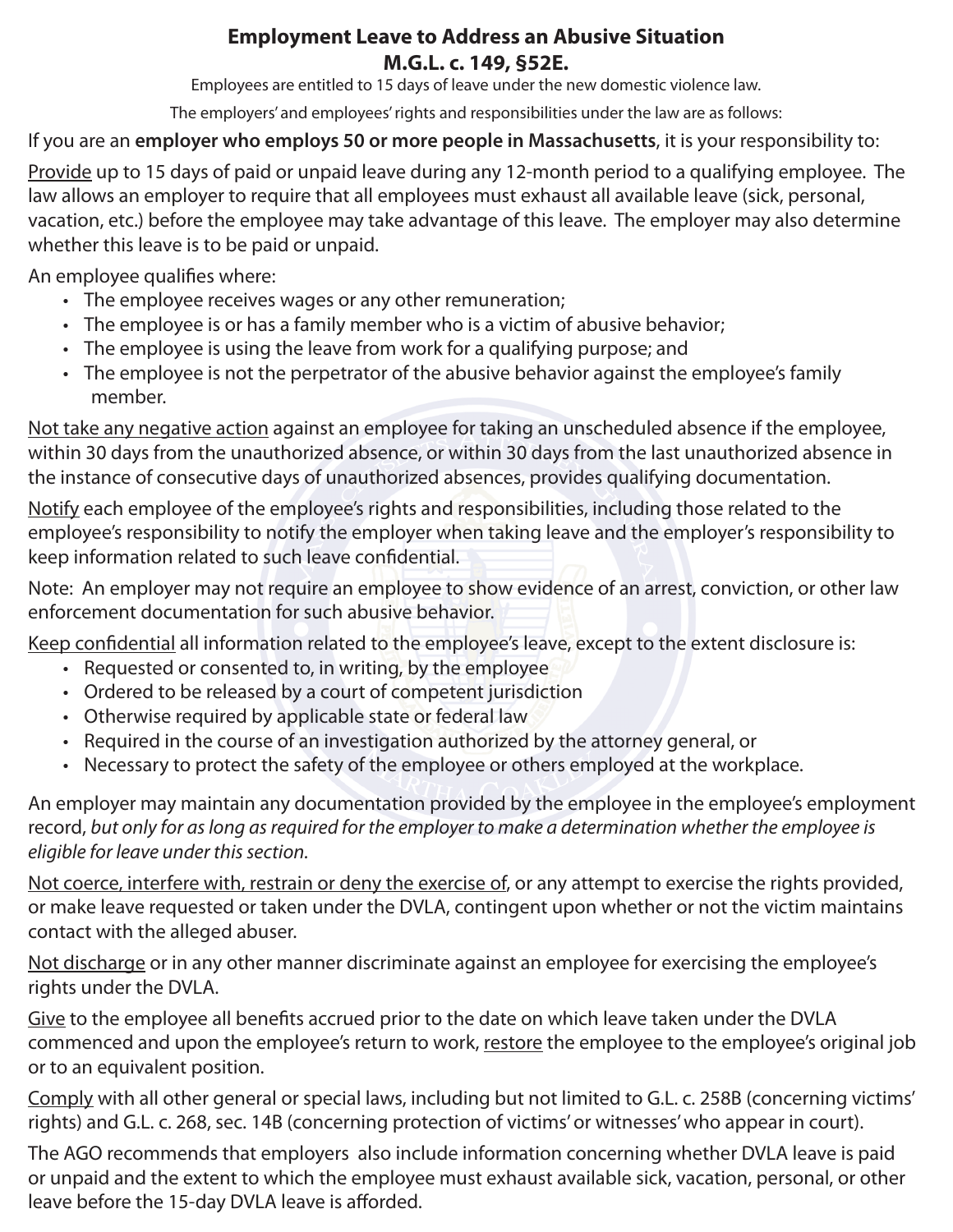# **Employment Leave to Address an Abusive Situation M.G.L. c. 149, §52E.**

Employees are entitled to 15 days of leave under the new domestic violence law.

The employers' and employees' rights and responsibilities under the law are as follows:

If you are an **employee** of a covered entity, it is your responsibility to:

Provide advance notice to your employer in accordance with the employer's leave policy that you are requesting or you are taking leave under the DVLA, except that:

in cases of imminent danger to your health or safety, or in cases of a threat of imminent danger to the health or safety of yourself or your family member, you must provide notice within 3 workdays that the leave was taken or being taken under the DVLA. This notice may be given to the employer by you, your family member, your counselor, social worker, health care worker, member of the clergy, shelter worker, legal advocate, or other professional who has assisted you in addressing the effects of the abusive behavior.

If required by your employer, you must provide documentation within a reasonable time evidencing that:

- You are, or you have a family member who is, a victim of abusive behavior;
- You are using the leave from work for a qualifying purpose; and
- You are not the perpetrator of the abusive behavior against your family member.

If required by your employer's leave policy, you may be required to exhaust all available vacation, sick, and personal time before you request or take leave under the DVLA.